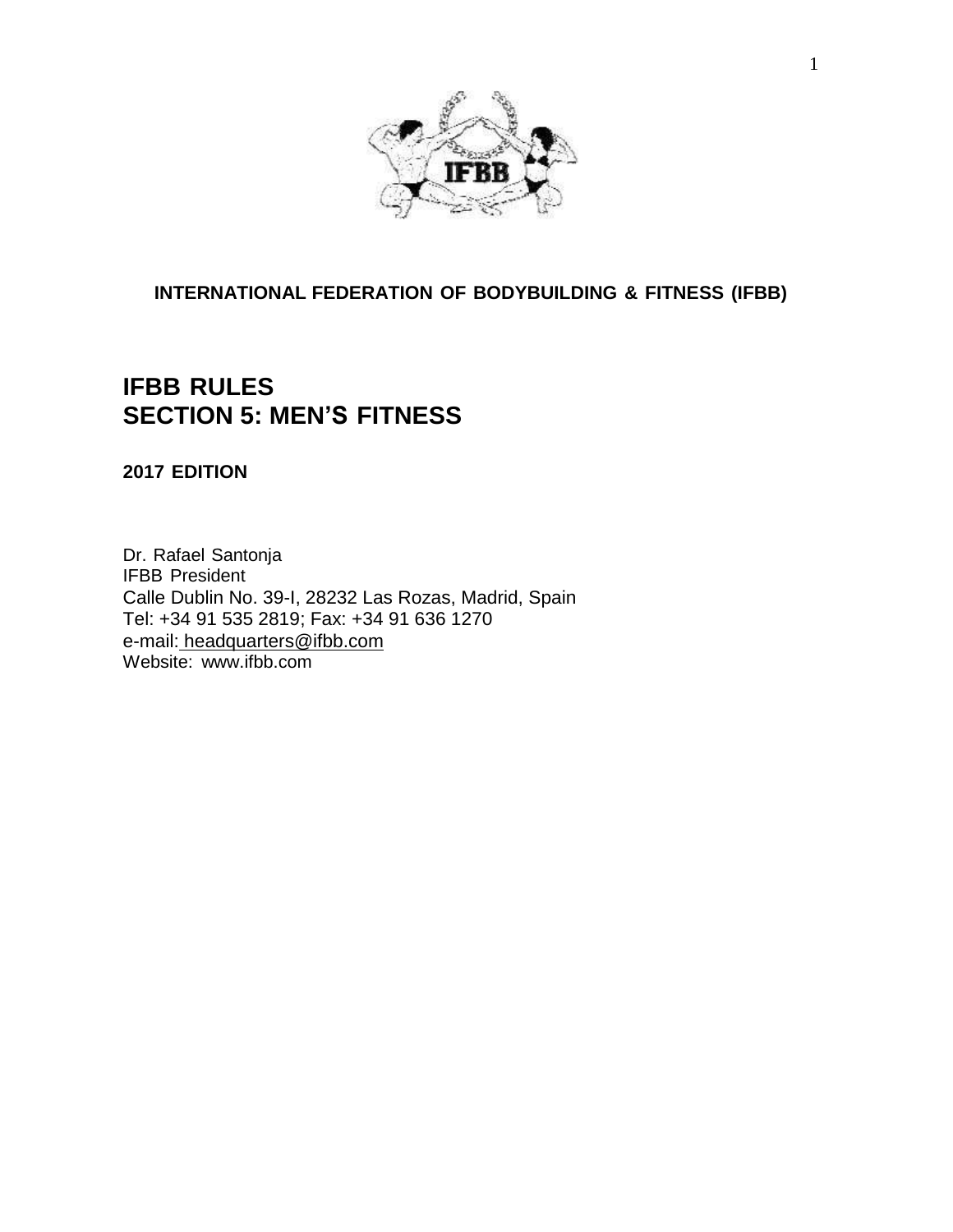# **SECTION 5: MEN'S FITNESS**

| Article 1: Introduction                                                      | $\sqrt{3}$               |
|------------------------------------------------------------------------------|--------------------------|
| Article 2: Responsibilities of Organizers to Athletes and Delegates          | 3                        |
| Article 3: Categories                                                        | $\overline{\mathcal{A}}$ |
| Article 4: Rounds                                                            | $\mathbf 5$              |
| Article 5: Prejudging: Elimination Round                                     | 5                        |
| Article 6: Prejudging: Attire for the Elimination Round, Round 2 and Round 4 | 5                        |
| Article 7: Prejudging: Scoring the Elimination Round                         | $6\phantom{1}$           |
| Article 8: Prejudging: Attire for Round 1 and Round 3 (Fitness Routine)      | $\,6$                    |
| Article 9: Prejudging: Presentation of Round 1 (Fitness Routine)             | $\overline{7}$           |
| Article 10: Prejudging: Scoring of Round 1 (Fitness Routine)                 | $\overline{7}$           |
| Article 11: Prejudging: Assessing Round 1 (Fitness Routine)                  | 8                        |
| Article 12: Prejudging: Presentation of Round 2 (Quarter Turns)              | $\,8\,$                  |
| Article 13: Prejudging: Scoring of Round 2 (Quarter Turns)                   | $\boldsymbol{9}$         |
| Article 14: Prejudging: Assessing Round 2 (Quarter Turns)                    | $9\,$                    |
| Article 15: Finals                                                           | 10                       |
| Article 16: Finals: Attire for Round 3                                       | 10                       |
| Article 17: Finals: Presentation of Round 3                                  | 10                       |
| Article 18: Finals: Scoring of Round 3                                       | 10                       |
| Article 19: Finals: Attire for Round 4 (Quarter Turns)                       | 11                       |
| Article 20: Finals: Presentation of Round 4                                  | 11                       |
| Article 21: Finals: Scoring of Round 4                                       | 11                       |
| Article 22: Finals: Assessing Round 4                                        | 12                       |
| Article 23: Finals: The Award Ceremony                                       | 12                       |
| Article 24: Finals: Teams Classification Results and Award                   | 12                       |
| Appendix 1: How to Assess a Men's Fitness Competition                        | 13                       |
| Appendix 2: Assessment of the Fitness Routines                               | 14                       |
| Appendix 3: Photographs                                                      | 15                       |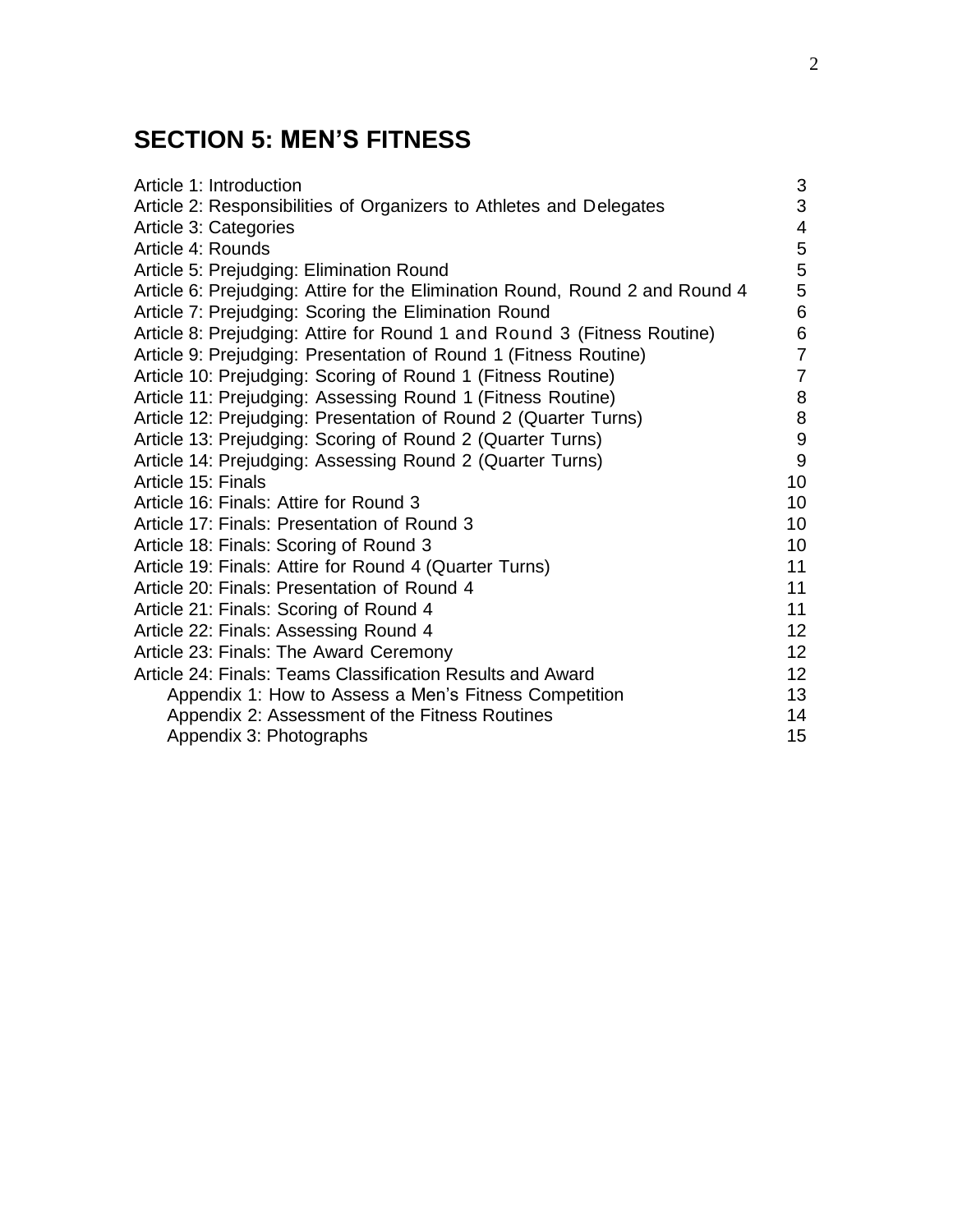#### **Article 1 – Introduction**

Men's Fitness was officially recognized as a new sport discipline by the IFBB Executive Council and IFBB Congress on November 27, 2005 (Shanghai, China), after World Cups held in 2003, 2004 and 2005.

#### 1.1 General:

The IFBB Rules for Men's Fitness consist of regulations, policies, directives and decisions intended to guide the IFBB and its Members in the administration of the sport of Men's Fitness.

#### 1.2 Rules:

Certain administrative and technical rules that appear in Section 1: General Rules are the same for Men's Fitness and therefore, are not repeated in this section.

#### **Article 2 – Responsibilities of Organizers to Athletes and Delegates** 2.1 Responsibilities:

The Organizer of the World Championships will undertake to cover the cost of double-occupancy accommodations and meals (breakfast, lunch and dinner) for competitors and delegates as follows:

2.1.1 World Fitness Championships (included Women's and Men's Fitness, Women's Physique, Women's Bodyfitness, Women's Bikini Fitness, Women's Wellness Fitness, Mixed Pairs):

For four days (three nights) according to the following scale:

a. Three or more competitors - Two delegates

b. One or two competitors - One delegate

*Note 1: The maximum allowable number of A-team competitors per National Federation may not exceed the number of categories open at these Championships, with a maximum of two competitors allowed to compete in any one category. Note 2: A maximum allowable number of A-team competitors per National Federation in any one discipline may not exceed the number of categories in that discipline.*

*Note 3: A maximum of twenty two competitors are permitted in the A-team (two female physique, two female fitness, four female bodyfitness, eight female bikini fitness, four female wellness fitness, one male fitness, one male athlete for mixed pair) and will be accepted per National Federation with a maximum of two competitors allowed to compete in any one category.*

*Note 4: Each National Federation may enter a B-team. The maximum allowable number of competitors in the B-team shall not exceed those in the A-team. Detailed information regarding the A-Team and B-Team competitors available in Section 1: General Rules, Article 9.3.* 

*Note 5: Delegates without athletes will have to pay for the Full Package Special Rate.*

*Note 6: Upon agreement between the IFBB and the Organizer, one additional category may be opened for competition.*

2.1.2 World Juniors and Masters Bodybuilding and Fitness Championships: For four days (three nights) according to the following scale:

a. Three or more competitors - Two delegates

b. One or two competitors - One delegate

*Note 1: The maximum allowable number of A-team competitors per National*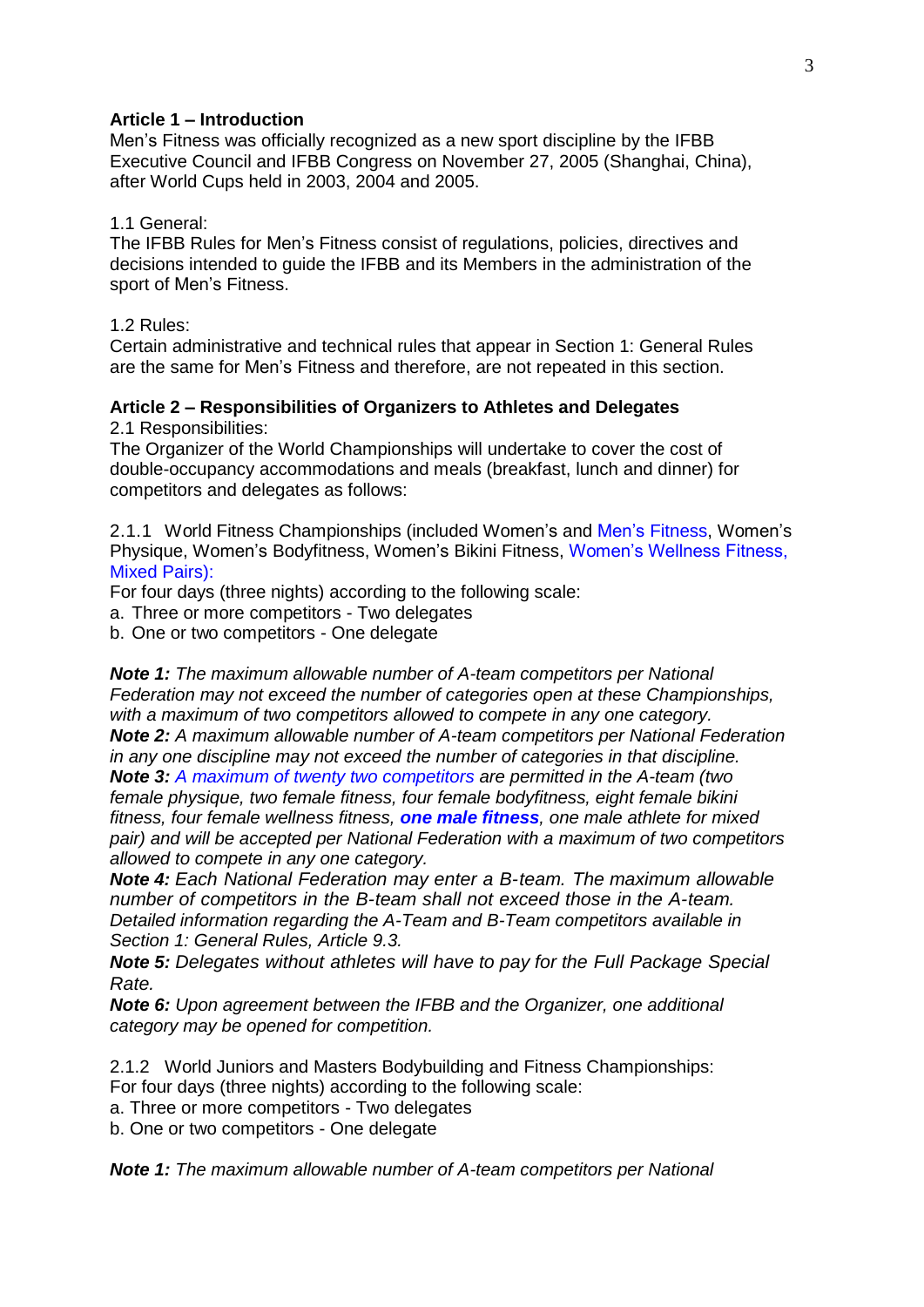*Federation may not exceed the number of categories open at these Championships, with a maximum of two competitors allowed to compete in any one category. Note 2: A maximum allowable number of A-team competitors per National Federation*

*in any one discipline may not exceed the number of categories in that discipline. Note 3: A maximum of thirty six competitors in A-team (two female junior fitness, one male junior fitness, one female junior bodyfitness, three female junior bikini fitness, two male junior bodybuilders, one male junior classic bodybuilder, three male junior physique, twelve male master bodybuilders, three male master classic bodybuilders, three male master physique, two female master bodyfitness, two female master bikini fitness, one female master physique) will be accepted per National Federation with a maximum of two competitors allowed to compete in any one category.*

*Note 4: Each National Federation may enter a B-team. The maximum allowable number of competitors in the B-team shall not exceed those in the A-team, except for the masters categories, where the number of B-team competitors is unlimited. Detailed information regarding the A-Team and B-Team competitors available in Section 1: General Rules, Article 9.3.* 

*Note 5: Delegates without athletes will have to pay for the Full Package Special Rate.*

*Note 6: Upon agreement between the IFBB and the Organizer, additional categories may be opened for competition.*

2.2 In Junior Men's Fitness (age 16-23 years), each National Federation may enter:

- a. An A-team of up to a maximum of one competitor.
- b. A B-team of up to a maximum of one competitor.

2.3 In Men's Fitness, each National Federation may enter:

a. An A-team of up to a maximum of one competitor.

b. A B-team of up to a maximum of one competitor.

2.4 The rules governing A- and B-teams may be found in Section 1: General Rules, Article 9.3.

2.5 The Children Fitness rules are available in Section 10.

## **Article 3 - Categories:**

3.1. There is one open category in Men's Fitness world-level competitions, subject to the following criteria:

a. Up to & including 170 cm: Max. Bodyweight  $[kq] = (Height [cm] -100) + 1 [kg]$ b. Up to & including 175 cm: Max. Bodyweight  $[kq] = (Height [cm] -100) + 2 [kg]$ c. Up to & including 180 cm: Max. Bodyweight  $[kg] = (Height [cm] -100) + 3 [kg]$ d. Up to & including 190 cm: Max. Bodyweight  $[kq] = (Height [cm] -100) + 4 [kg]$ e. Up to & including 198 cm: Max. Bodyweight  $[kg] = (Height [cm] - 100) + 4.5 [kg]$ f. Over 198 cm: Max. Bodyweight  $[kq] = (Height [cm] - 100) + 5 [kg]$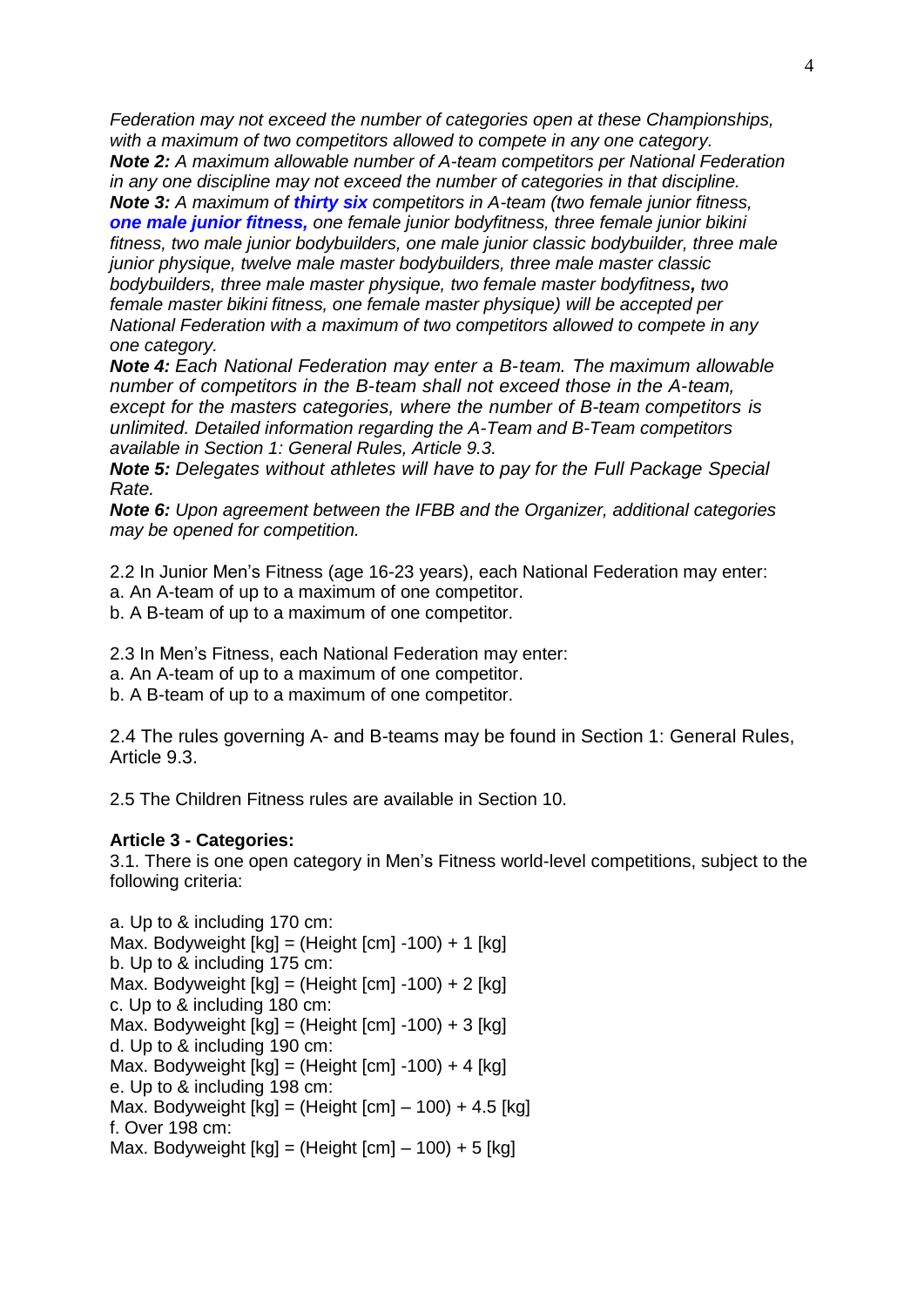3.2. There is one open category in Junior Men's Fitness world-level competitions, subject to the following criteria:

Max. Bodyweight [kg] = Height [cm] – 100 [kg]

## **Article 4 – Rounds:**

4.1 Men's Fitness consists of the following five rounds:

- 1. Prejudging: Elimination Round (Quarter Turns)
- 2. Prejudging: Round 1 (Fitness Routines)
- 2. Prejudging: Round 2 (Quarter Turns).
- 3. Finals: Round 3 (Fitness Routines).
- 4. Finals: Round 4 (Quarter Turns).

#### **Article 5 – Prejudging: Elimination Round**

5.1 General:

A time-table for prejudging in each category should be published after the Official Athlete Registration. In order to give themselves time to warm up and change into their posing attire, competitors should be in the backstage warm-up area at least 45 minutes prior to the start time of the judging of their category. All competitors will be solely responsible for ensuring that they are present and prepared to compete when their category is called onstage failing which they may be eliminated from the competition.

5.2 Elimination Round Procedures:

An Elimination Round will be held when there are more than 15 competitors in a category. IFBB Chief Judge decides if the Elimination Round will be necessary. The Elimination Round will be carried out as follows:

1. The entire line-up is brought onstage, in numerical order and in a single line or two lines, if necessary.

2. The line-up is divided into two equal-size groups and is positioned onstage so that one group is to the left of the stage; the other group is to the right of the stage. The center portion of the stage is left open for comparison purposes.

3. In numerical order, and in groups of not more than eight competitors at a time, each group is directed to the center-stage area to perform the four quarter turns.

4. The IFBB Chief Judge or Stage Director will direct the competitors through the four quarter turns, which are:

- a. Quarter Turn Right
- b. Quarter Turn Back
- c. Quarter Turn Right
- d. Quarter Turn Front

*Note 1: Detailed description of the Women's Fitness quarter turns provided in Appendix 1 to this Section.*

*Note 2: Competitors will not chew gum or any other products while onstage. Note 3: Competitors will not drink any liquids while onstage.*

5. On completion of the quarter turns, the entire line-up is reformed into a single line, in numerical order, before exiting the stage.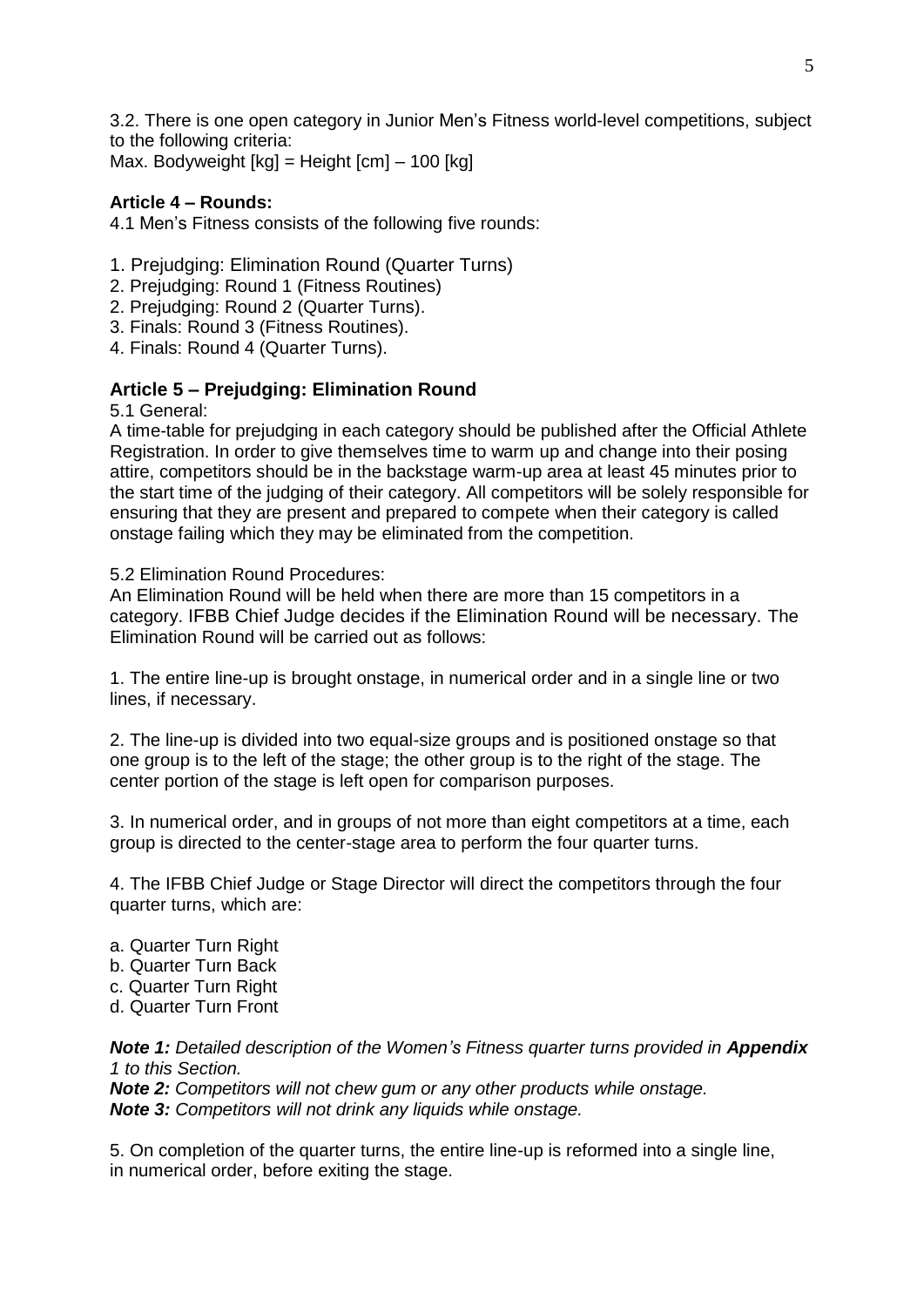## **Article 6 – Prejudging: Attire for Elimination Round, Round 2 and Round 4**

6.1 Attire for Elimination Round, Round 2 and Round 4:

The attire for Elimination Round, Round 2 and Round 4 (Posing Trunks) will conform to the following criteria:

- 1. Plain opaque in style.
- 2. Solid black in colour.
- 3. Cloth fabric in material (no plastic, rubberized, or similar material).
- 4. Matt in texture (no shiny material).
- 5. No ornamentation, frills, lacework edges and/or borders.
- 6. The trunks must be at least 15 cm high on the sides.

6.2 Except for a wedding ring, competitors will not wear footwear, glasses, watches, bangles, pendants, earrings, wigs or artificial aids to the figure.

6.3 The use of padding anywhere in the trunks is prohibited. Implants or fluid injections causing the change of the natural shape of any other parts or muscles of the body are strictly prohibited and may result in disqualification of the competitor.

6.4 The use of tans and bronzers that can be wiped off is not allowed. If the tan comes off by simply wiping, the athlete will not be allowed to enter the stage. Artificial body colouring and self-tanning products may be used provided that it is applied at least twenty-four hours prior to the Prejudging. Professional competition tanning methods (airbrush tanning, cabin spray tanning) may be used if applied by the professional companies and qualified personnel. Sparkles, glitter, shiny metallic pearls or gold coloring are prohibited whether applied as part of a tanning lotion and/or cream or applied separately, regardless of who applied them on the competitor's body.

6.5 The IFBB Chief Judge, or a delegated by him official, will have the right to make decision if a competitor's attire meets the criteria established in the Rules and an acceptable standards of aesthetics. The athlete may be disqualified if the attire doesn't meet them.

## **Article 7 – Prejudging: Scoring the Elimination Round**

7.1 The scoring for the Elimination Round is carried out as follows:

1. At this time, the judges will be assessing the overall physique for the degree of athleticism, proportion, symmetry, muscle quality and skin tone. The scoring for the Elimination Round will proceed as follows:

2. If there are more than 15 competitors, the judges select the top 15 by placing an "X" beside their numbers, using Form 1, entitled "Elimination Round (Judges)". IFBB Chief Judge decides if the Elimination Round will be necessary.

3. Using Form 2, entitled "Elimination Round (Statisticians)", the statisticians will transcribe the judge's selections onto this sheet and will then tally the judge's scores to select the top 15 competitors.

4. If there is a tie between two or more athletes fighting to enter the top 15, the tied athletes will be brought back onstage, and the judges will perform a reassessment of the four quarter turns to break the tie.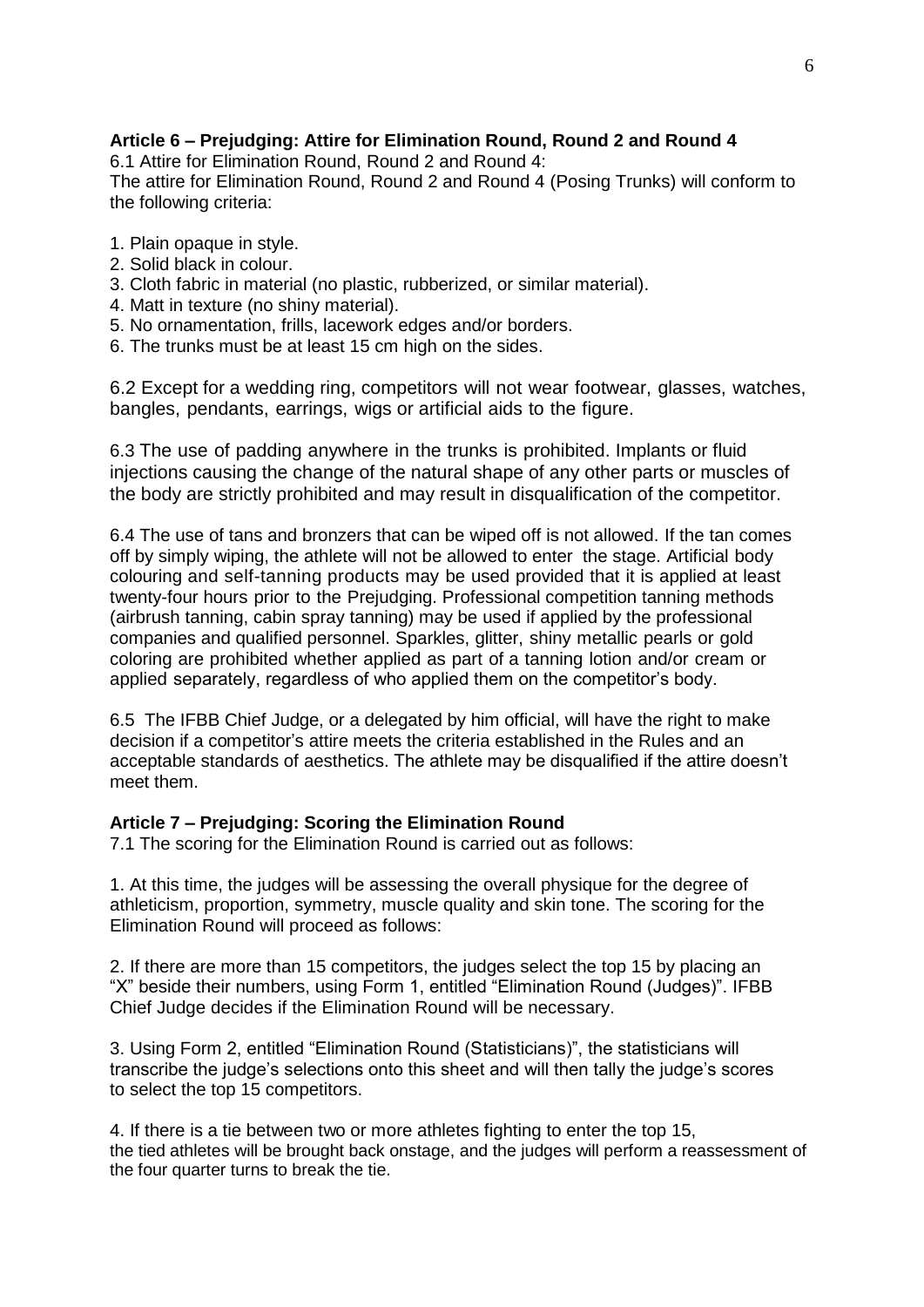5. Only the top 15 competitors will advance to Round 1.

## **Article 8 – Prejudging: Attire for Round 1 and Round 3 (Fitness Routine)**

8.1 Attire for Round 1 and Round 3:

The attire for Round 1 and Round 3 will conform to the following criteria:

1. Competitors may dress as they deem appropriate in order to perform their routines, except as detailed below.

2. Gymnastic shorts, with at least 15 cm high sides, covering the whole gluteus maximus and all of the frontal area, are the minimum wear.

3. Colour, material, texture shall be at the discretion of the competitor.

4. Sport footwear may be worn, at the discretion of the competitor.

5. Except for a wedding ring, jewellery and other accessories may not be worn.

6. Competitors may wear sponsorship logos on their routine attire, the dimensions of which will not exceed 4 cm X 8 cm.

8.2 Provided Point 2 is respected, a competitor may remove an article of clothing (e.g. coat, jacket, shirt, pants) if the removal of said article is performed in a tasteful manner, which is one that does not give the impression of a strip act.

8.3 The routine attire will be inspected during the Official Athlete Registration and backstage before the competitor is allowed onstage. If the routine attire does not meet IFBB standards, the competitor will be given five (5) minutes to comply, failing which the competitor will be disqualified.

8.4 National Federations and head delegates are responsible for making sure that their fitness athletes are fully aware of the IFBB Rules as detailed in this Section.

8.5 Any questions concerning posing attire must be brought to the attention of the IFBB Chief Official or IFBB Chief Judge during the Official Athlete Registration.

#### **Article 9 – Prejudging: Presentation of Round 1 (Fitness Routine)**

Round 1 may not be held if there are 6 or less competitors in a category. Decision will be made by the Chief Judge and will be announced after the Official Athlete Registration.

9.1 Procedure: Round 1 will proceed as follows:

1. Each competitor will be called onstage in numerical order to perform a fitness routine to his own choice of music; the length of which may be up to a maximum of 90 seconds.

2. Each competitor is to be introduced by number, name and country.

3. For safety reasons, the use of body oil in the routine round is strictly prohibited. 4. The use of props is limited.

*Note 1: Except as otherwise noted herein, a competitor, and/or other person or persons, shall not carry or otherwise transport any object, device or item onstage or offstage, whether before, during or after a routine. A competitor shall be allowed a small item, either worn or handheld, that will be considered part of the competitor's costume e.g. hat, ball, cane, umbrella, stick, martial art gadgets. Any item that is discarded during the routine must be removed by the competitor as he exits the stage*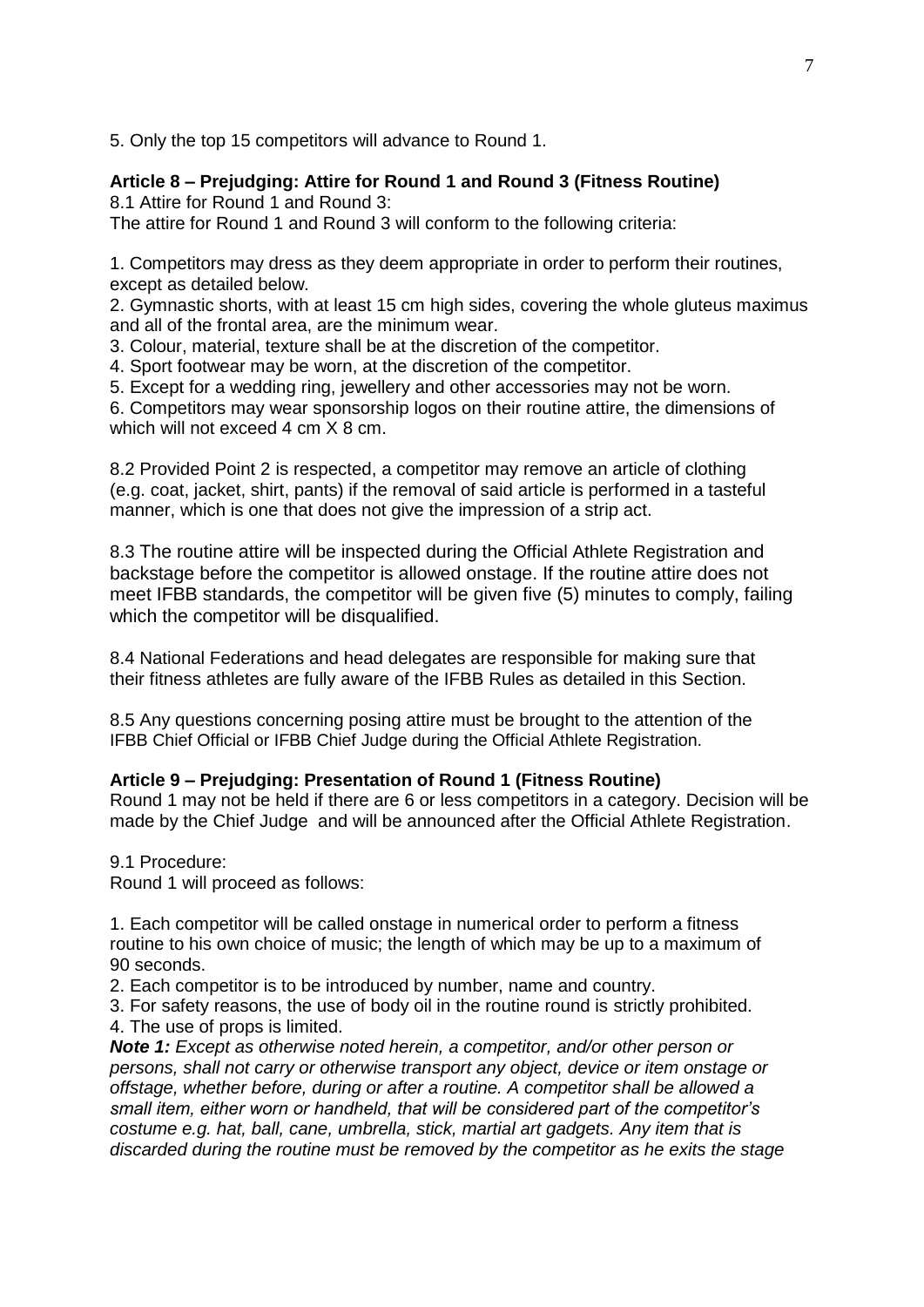*without causing any delay in the competition. Competitors must declare all props at the Official Athlete Registration.*

5. No competitor will use any device that would leave material on the stage platform that would 1) presented a safety hazard to other competitors, and/or 2) require that the stage platform be cleaned or repaired before further use.

#### **Article 10 – Prejudging: Scoring of Round 1 (Fitness Routine)**

10.1 Scoring of Round 1: The scoring for Round 1 will proceed as follows:

1. Using Form 3, entitled "Judge's Individual Placings (Prejudging)", each judge will award each competitor an individual placing from 1st to 15th, ensuring that no two or more competitors receive the same placing. The judges may use Form 4, entitled "Judge's Personal Notes" to record their assessment about each competitor and to write notes about the athletes.

2. The statisticians will collect Form 3 from the judges and will then transcribe the judge's placings onto Form 5, entitled "Score Sheet (Statisticians)", under Round 1. They will then discard two highest and two lowest scores (if nine judges) or one highest and one lowest (if less than nine judges) for each competitor and will add up the remaining five scores to produce a "Round 1 Subscore.

3. Should a tie occur in the "Round 1 Subscore", the tie need not be immediately broken since the "Round 1 Subscore" must be added to the "Round 2 Subscore" to produce a "PREJUDGING SCORE".

#### **Article 11 – Prejudging: Assessing Round 1 (Fitness Routine)**

11.1 Assessing of Round 1:

Round 1 will be assessed using the following criteria:

1. Each judge assesses the routine with a view towards style, tempo, strength, flexibility, personality, athletic coordination, technical difficulty and overall performance. Judges shall also look for competitors who perform strength and flexibility moves, as well as gymnastic moves. The routine may include aerobics, dance, gymnastics or other demonstrations of athletic talent. There are no required moves. More details in **Appendix 1** to this Section.

2. The judges are reminded that, during this round, they are judging ONLY the fitness routine and NOT the physique.

#### **Article 12 – Prejudging: Presentation of Round 2 (Quarter Turns)**

Round 2 may not be held if there are 6 or less competitors in a category. Decision will be made by the Chief Judge and will be announced after the Official Athlete Registration.

12.1 Presentation of Round 2: The procedures for Round 2 will be as follows:

1. All 15 semifinalists will be called onstage as a group in a single line and in numerical order. If time permits, each semifinalist will be introduced by number, name, and country. Decision will be made by the Chief Judge, who will inform the Master of Ceremony or the Announcer.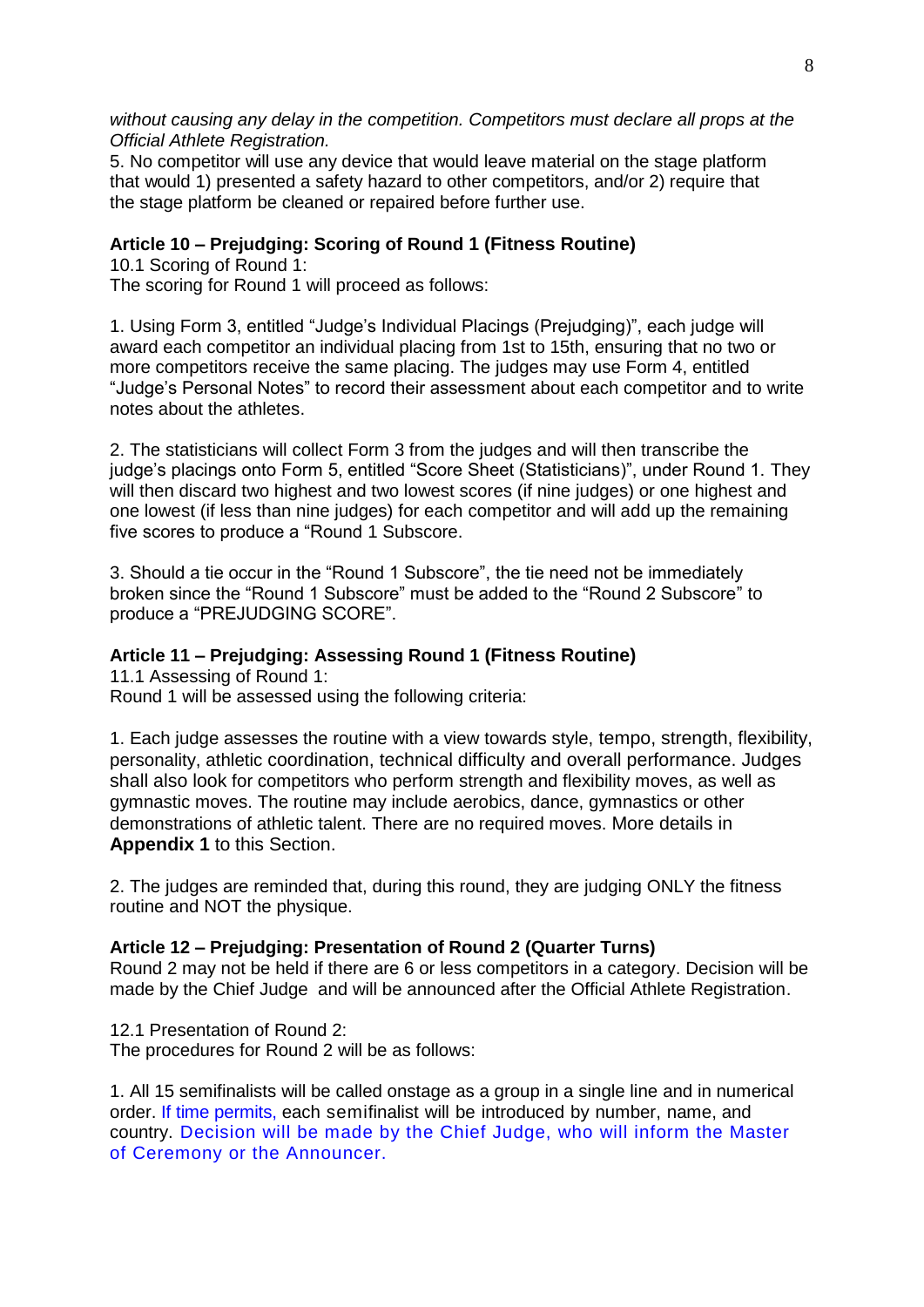2. The line-up will be divided into two equal-size groups and will be positioned onstage so that one group is to the left of the stage; the other group is to the right of the stage. The center portion of the stage will be left open for comparison purposes.

3. In numerical order, and in groups of no more than eight competitors at a time, each group will be directed to center-stage area to perform the four quarter turns. Detailed description of the Men's Fitness quarter turns provided in **Appendix 1** to this Section.

4. This initial grouping of competitors, and performance of the quarter turns, is intended to assist the judges in determining which competitors will take part in the comparisons that follow.

5. All judges submit their individual propositions for the first comparison of the top five athletes to the IFBB Chief Judge. Based on them, the Chief Judge will form the first comparison. The number of athletes to be compared will be determined by the Chief Judge but no less than three and no more than eight competitors will be compared at any one time.

Then the judges may be asked to submit individual propositions for the second comparison of the next five athletes, included competitors placing in the middle of the group. The IFBB Chief Judge will form the second and the next comparisons till all competitors will be compared at least once. The total number of comparisons will be decided by the IFBB Chief Judge.

6. All individual comparisons will be carried out center-stage.

7. Upon completion of the last comparison, all competitors will return to a single lineup, in numerical order, before exiting the stage.

## **Article 13 – Prejudging: Scoring of Round 2 (Quarter Turns)**

13.1 The scoring for Round 2 (Quarter Turns) is carried out as follows:

1. Using Form 3, entitled "Judge's Individual Placings (Prejudging)", each judge will award each competitor an individual placing from 1 to 15, ensuring that no two or more competitors receive the same placing. The judges may use Form 4, entitled "Judge's Personal Notes" to record their assessment about each competitor.

2. The statisticians will collect Form 3 from the judges and will then transcribe the judge's placings onto Form 5, entitled "Score Sheet (Statisticians)". They will then discard two highest and two lowest scores (if nine judges) or one highest and one lowest (if less than nine judges) for each competitor, will add up the remaining five scores to produce a "Round 2 Subscore" and a "Round 2 Place". The competitor with the lowest subscore is awarded 1st place while the competitor with the highest subscore is awarded 15th place.

3. Ties in the "Round 2 Subscore" need not be immediately broken as the "Round 2 Subscore" will be added to the "Round 1 Subscore" to produce a "PREJUDGING SCORE" and "PREJUDGING PLACE".

4. Should a tie occur in the "PREJUDGING SCORE", the tie will be broken using the "Round 2 Subscore" first. If a tie still exists, it will be broken using the "Relative Placement Method" and the athlete's Round 2 Subscores.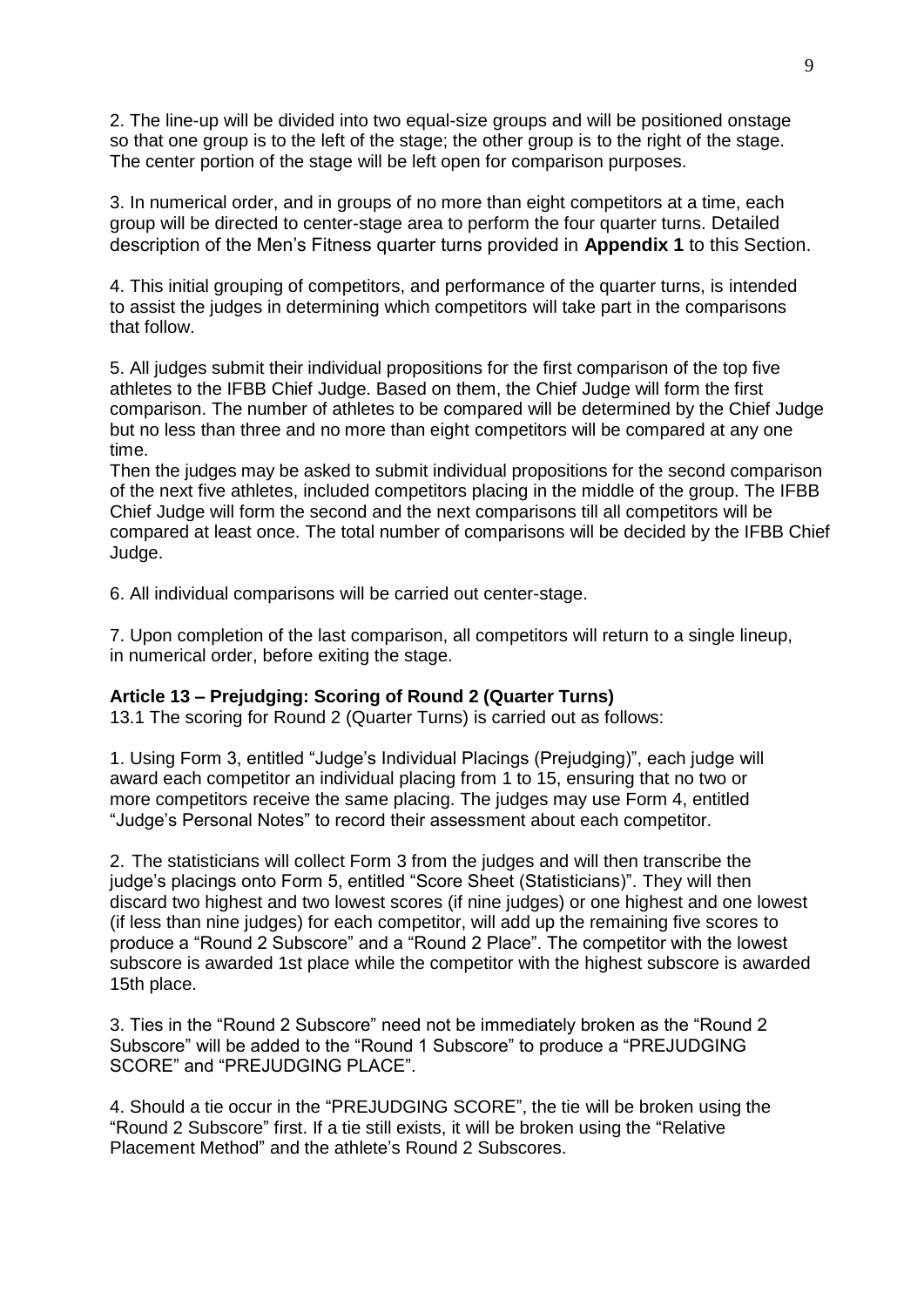*Note: The Relative Placement Method procedure:*

*Each individual judge's scores for the tied athletes will be compared on a column-by column basis with a dot being placed on top of the number for the athlete with the lower placing. All nine regular panel judge's scores (except alternative judges) will be included in the tie breaking*

*calculations. The number of dots will be tallied for each of the tied athletes. The athlete with the greater number of dots will be declared the winner of the tie and will then receive the better placing.*

5. The scores for the Prejudging will be used to place the top 15 competitors from 1st place to 15th place. The top 6 competitors from the Prejudging will advance to the Finals and will start the Finals with zero points.

#### **Article 14 – Prejudging: Assessing Round 2 (Quarter Turns)**

14.1 Round 2 is assessed using the following criteria:

1. The judge should first assess the overall male athletic appearance of the physique. This assessment should begin at the head and extend downwards, take the whole physique into account. The assessment, beginning with the general impression of the physique, should take into consideration the overall athletic development of the musculature; the presentation of a balanced, proportionally and symmetrically developed physique; the condition of the skin and the skin tone; and the athlete's ability to present himself with confidence.

2. The physique should be assessed as to the level of overall muscle tone, achieved through athletic endeavours and diet. The muscle groups should have a round and firm appearance with a small amount of body fat. The physique should not be excessively lean.

3. The assessment should also take into consideration the tightness and tone of the skin. The skin tone should be smooth and healthy in appearance.

4. The judge's assessment of the athlete's physique should include the athlete's entire presentation, from the moment he walks onstage until the moment he walks offstage. At all times the male fitness competitor must be viewed with the emphasis on a "healthy, fit, athletic-looking" physique, in an attractively presented "Total Package".

5. Judges are reminded that this is not a bodybuilding contest. The competitors should have shape to their muscle but not extreme in size, definition or vascularity. Any competitor who exhibits these features is to be marked down. More details in **Appendix 1** to this Section.

#### **Article 15 – Finals**

15.1 Procedures: The top 6 athletes from the Prejudging advance to the Finals, which consists of two rounds as follows:

1. Round 3: Fitness Routine.

2. Round 4: Quarter Turns.

#### **Article 16 – Finals: Attire for Round 3**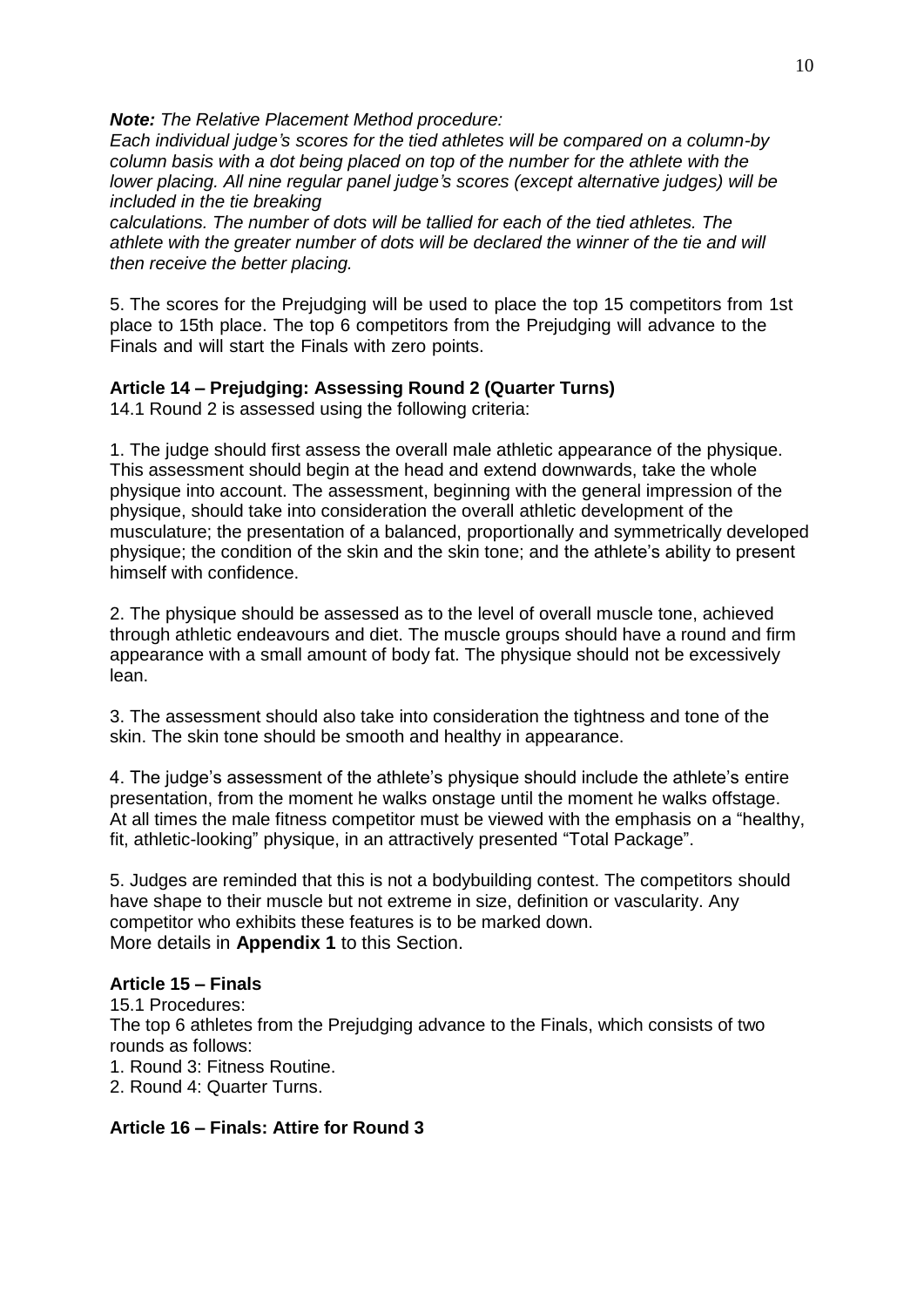16.1 The attire for Round 3 must conform to the same criteria as described in Article 8. *Note: Competitors may use a different costume that in Round 1; however, it must still conform to the standards of taste and decency as described in Article 8*.

#### **Article 17 – Finals: Presentation of Round 3 (Fitness Routine)**

17.1 The procedures for Round 3 are as follows:

1. The top 6 finalists, wearing their fitness routine attire, will be called onstage, individually and in numerical order, to perform their individual fitness routines to their own choice of music, the length of which shall be up to a maximum of 90 seconds.

2. Each competitor is to be introduced by number, name and country.

3. Assessing of Round 3 (Fitness Routines) according to Article 11; however, the judges must be mindful of the fact that a competitor may present a different condition in the finals compared to the Prejudging. Therefore, judges must ensure that this round is judged from a "fresh" perspective, ensuring that all competitors receive fair assessment based upon their presentation in this round.

More details in **Appendix 2** to this Section.

## **Article 18 - Finals: Scoring of Round 3**

18.1 The scoring of Round 3 is carried out as follows:

1. The judges, using Form 6, entitled "Judge's Individual Placings (Finals)", and using the same criteria for judging as used during the Prejudging Round 1, will place the competitors from 1st to 6th, giving no two athletes the same placing.

2. The statisticians will collect Form 6 from the judges and will then transcribe the judge's placings onto Form 5, entitled "Score Sheet (Statisticians)". They will then discard two highest and two lowest scores (if nine judges) or one highest and one lowest (if less than nine judges) for each competitor, and will add up the remaining five scores and will write the total under the column marked "Round 3 Subscore".

3. Should a tie occur in the "Round 3 Subscore", the tie need not be immediately broken as the "Round 3 Subscore" must be added to the "Round 4 Subscore" to produce a "FINAL SCORE".

## **Article 19 - Finals: Attire for Round 4 (Quarter Turns)**

19.1 The attire for Round 4 must conform to the same criteria as described in Article 6. *Note: Competitors may use a different trunks that in Round 2; however, they must still conform to the standards of taste and decency as described in Article 6*.

## **Article 20 - Finals: Presentation of Round 4 (Quarter Turns)**

20.1 The procedures for conducting Round 4:

1. The top six finalists are called onstage, in numerical order and in a single line formed in the center of the stage.

2. In numerical order, each competitor will be introduced by number, name and country.

3. The IFBB Chief Judge or Stage Director will direct the competitors, as a group,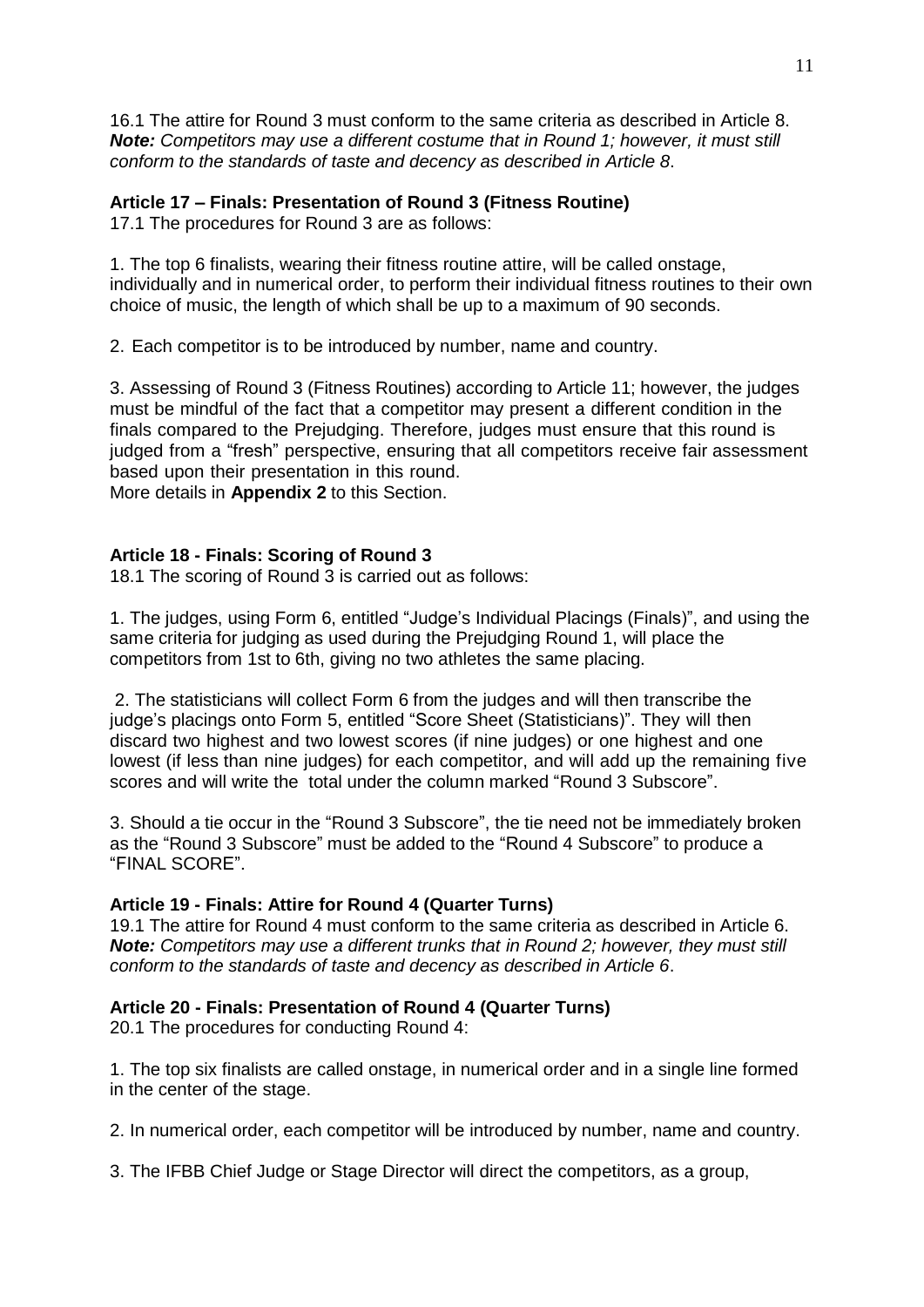through the four quarter turns in numerical order and then in the reverse order.

4. On completion of the quarter turns, the competitors exit the stage.

#### **Article 21 - Finals: Scoring of Round 4 (Quarter Turns)**

21.1 The scoring of Round 4 is carried out as follows:

1. The judges, using Form 6, entitled "Judge's Individual Placings (Finals)", and using the same criteria for judging as used during the Prejudging, will place the competitors from 1st to 6th, giving no two athletes the same placing.

2. The statisticians will collect Form 6 from the judges and will then transcribe the judge's placings onto Form 5, entitled "Score Sheet (Statisticians)". They will then discard two highest and two lowest scores (if nine judges) or one highest and one lowest (if less than nine judges) for each competitor, and will add up the remaining five scores and will write the total under the column marked "Round 4 Subscore". Points from the Prejudging (Round 1 and Round 2) are not taken into consideration in the Finals. Each competitor begins the Finals with "zero points".

3. The statisticians will then add the "Round 3 Subscore" to "Round 4 Subscore" to produce a "FINAL SCORE" and "FINAL PLACE". The competitor with the lowest "FINAL SCORE" is awarded 1st place while the competitor with the highest "FINAL SCORE" is awarded 6th place.

4. Should a tie occur in the "Round 3 Subscore", the tie need not be immediately broken as the "Round 4 Subscore" must be added to the "Round 3 Subscore" to produce a "FINAL SCORE".

5. Should a tie occur in the "FINAL SCORE", the tie will be broken using the "Round 4 Subscore" first. If a tie still exists, the "Relative Placement" method and the athlete's "Round 4 Subscore" will be used (see Article 13, point 4).

## **Article 22 - Finals: Assessing of Round 4**

22. 1 Round 4 is assessed using the same criteria as detailed in Article 14 (Quarter Turns). More details in **Appendix 1** to this section.

The judges must ensure that this round is judged from a "fresh" perspective, ensuring that all competitors receive fair assessment based upon their body condition in this round.

## **Article 23 – Finals: The Awarding Ceremony**

23.1 Awarding Ceremony:

The top 6 finalists will be called onstage to take part in the award ceremony. The Master of Ceremonies will announce the number, name and country of the competitor in 6th place and will continue to the competitor in the 1<sup>st</sup> place.

The President of the IFBB, or the top IFBB official at the contests, accompanied by the other official(s) invited by him to take part in this Ceremony, will present the IFBB Medals and/or trophies to the winners.

The national anthem (short version) of the country of the 1st place winner will be played immediately following his receipt of the 1st place award(s).

After the national anthem, the finalists are obliged to remain onstage for a brief period of time for photographic purposes, and to follow the IFBB Chief Judge or Stage Director commands. During the Awarding Ceremony, competitors are not allowed to display their country's flag.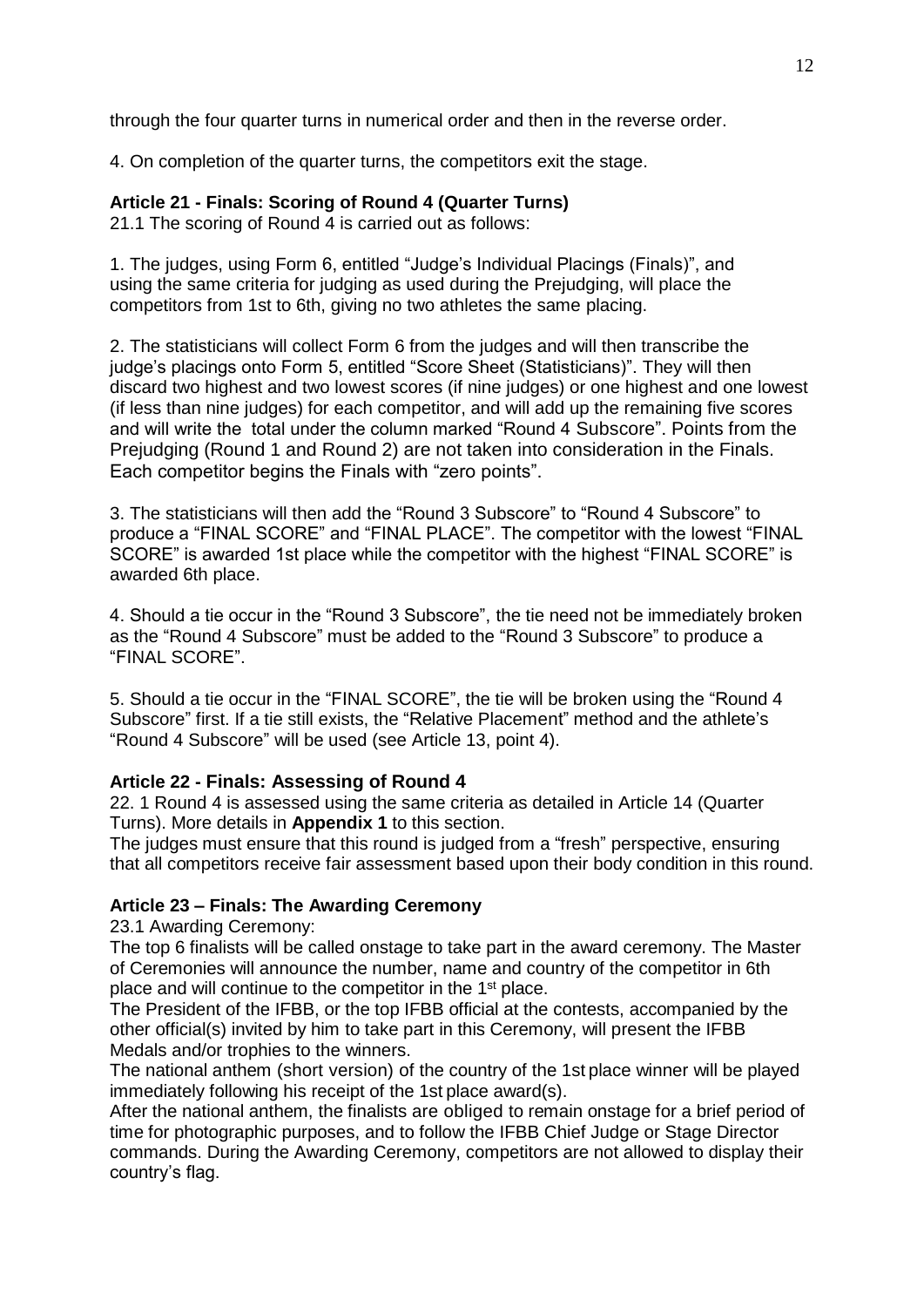Competitors are expected to accept their places, medals and/or awards and to take part in the Awarding Ceremony to its end (photo session). Competitor, who ostentatiously manifests his/her disapproval and/or leave the stage prior to the end of the Awarding Ceremony, may be disqualified.

Detailed description of the Awarding Ceremony is available in Section 1: General Rules, Article 16.

## **Article 24 – Teams Classification Results and Awards**

24.1 Best National Teams:

The Best National Teams scoring includes:

- Top 1 Men Fitness athlete at the World Fitness Championships
- Top 1 Junior Men's Fitness athlete at the World Junior Championships

Detailed procedure of the Teams Classification calculations is available in Section 1: General Rules, Article 18.

The chief delegates or team managers of the top 3 countries will accept the awards on behalf of their countries.

Publication of the Final Results – according to Section 1: General Rules, Article 18.

## **APPENDIX 1 HOW TO ASSESS A MEN'S FITNESS COMPETITION**

#### **INTRODUCTION:**

Judges are strongly reminded that they are judging a Men's FITNESS competition and not a Men's BODYBUILDING competition. The type of muscularity and vascularity, displayed by a male bodybuilder will not be considered acceptable if displayed by a Men's Fitness competitor and therefore, must be marked down.

#### **GENERAL PRESENTATION:**

Judges are reminded that the competitor's posture and bearing, at all times while onstage, is to be considered. The overall image displayed should demonstrate elegance and self-confidence. This is especially true at all times when the competitor is standing in the line-up and during the comparisons of the quarter turns.

When standing freely in the line-up, the competitors shall be warned against adopting a tense pose, like during performing of the quarter turns, displaying the muscularity. A semi-relaxed stance in the line-up means that the competitor will:

- stand erect, front to the judges, with arms hanging at the side and feet together, or - stand with the body slightly turned, left side to the judges, so the start number of a competitor will be clearly visible, right hand resting on the hip and left leg slightly moved forward and to the side.

Head and eyes towards the front, shoulders back, chest out, stomach in. On the IFBB Chief Judge command, competitors standing in the line-up should perform the Front Position.

#### **QURTER TURNS**

Competitors who fail to adopt the proper stance will receive one warning after which points will be deducted from their score.

## **Front Position:**

Relaxed erect stance, head and eyes facing the same direction as the body, heels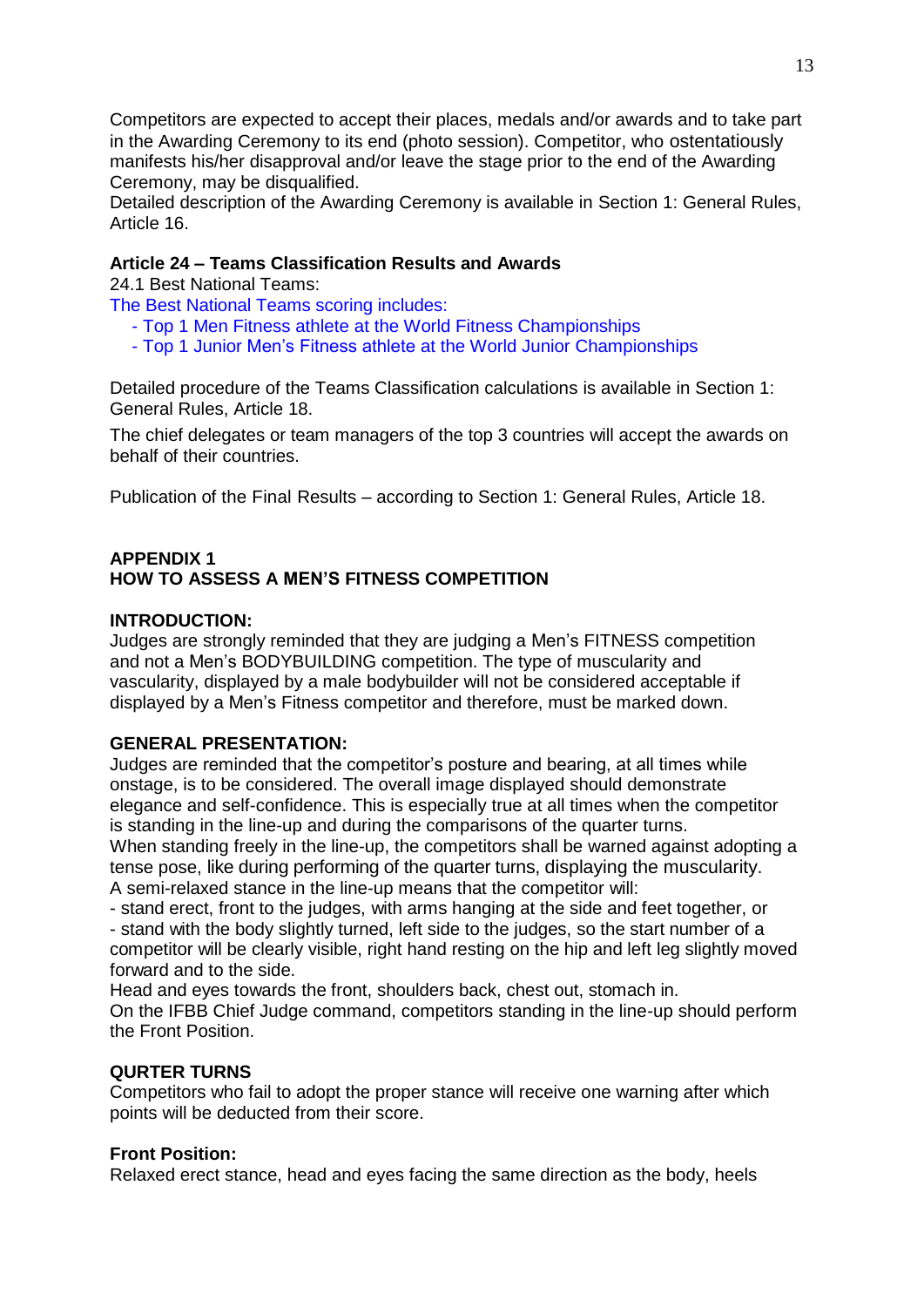together, feet inclined outward at a 30° angle, knees together and unbent, stomach in, chest out, shoulders back, both arms at the side along the centerline of the body, elbows slightly bent, thumbs and fingers together, palms facing the body and hold out of the body to show the shape of the upper body but with no exaggeration, hands slightly cupped.

#### **Quarter Turn Right (left side to the judges):**

Erect stance, head and eyes facing the same direction as the body, heels together, feet inclined outward at a 30° angle, knees together and unbent, stomach in, chest out, shoulders back, left arm hold down and slightly back from the centerline of the body with a slight bend at the elbow, thumb and fingers together, palm facing the direction of the body, hand slightly cupped, right arm hanging relaxed and slightly front of the center-line of the body with a slight bend at the elbow, thumb and fingers together, palm facing the body, hand slightly cupped. The positioning of the arms will cause the upper body to twist slightly to the left, with the left shoulder lowered and the right shoulder raised. This is normal and must not be exaggerated.

#### **Quarter Turn Back:**

Erect stance, head and eyes facing the same direction as the body, heels together, feet inclined outward at a 30° angle, knees together and unbent, stomach in, chest out, shoulders back, back muscles slightly contracted to show the shape of the upper body, both arms kept at the side along the centerline of the body, elbows slightly bent, thumbs and fingers together, palms facing the body and hold out of the body to show the shape of the trunk but with no exaggeration, hands slightly cupped.

#### **Quarter Turn Right (right side to the judges):**

Relaxed erect stance, head and eyes facing the same direction as the body, heels together, feet inclined outward at a 30° angle, knees together and unbent, stomach in, chest out, shoulders back, right arm slightly back from the centerline of the body with a slight bend at the elbow, thumb and fingers together, palm facing the direction of the body, hand slightly cupped, left arm slightly front of the center-line of the body with a slight bend at the elbow, thumb and fingers together, palm facing the body, hand slightly cupped. The positioning of the arms will cause the upper body to twist slightly to the right, with the right shoulder lowered and the left shoulder raised. This is normal and must not be exaggerated.

#### **Assessment of men's physique in the quarter turns**

The judge should first assess the overall athletic appearance of the physique. This assessment should take the whole physique into account. The assessment, beginning with a general impression of the physique, should take into consideration the overall athletic development of the musculature; the presentation of a balanced, symmetrically developed physique; the condition of the skin and the skin tone; and the athlete's ability to present himself with confidence and elegance.

The physique should be assessed as to its level of overall muscle density, achieved through athletic endeavours and diet. The muscle groups should have a full and hard appearance with a small amount of body fat. The physique should neither be excessively muscular nor excessively lean and shouldn't display visible muscle separation and/or striations. Physiques that are considered either too muscular or too lean must be marked down.

The assessment should also take into consideration the tightness and tone of the skin. The skin tone should be smooth and healthy in appearance. At all times, the fitness